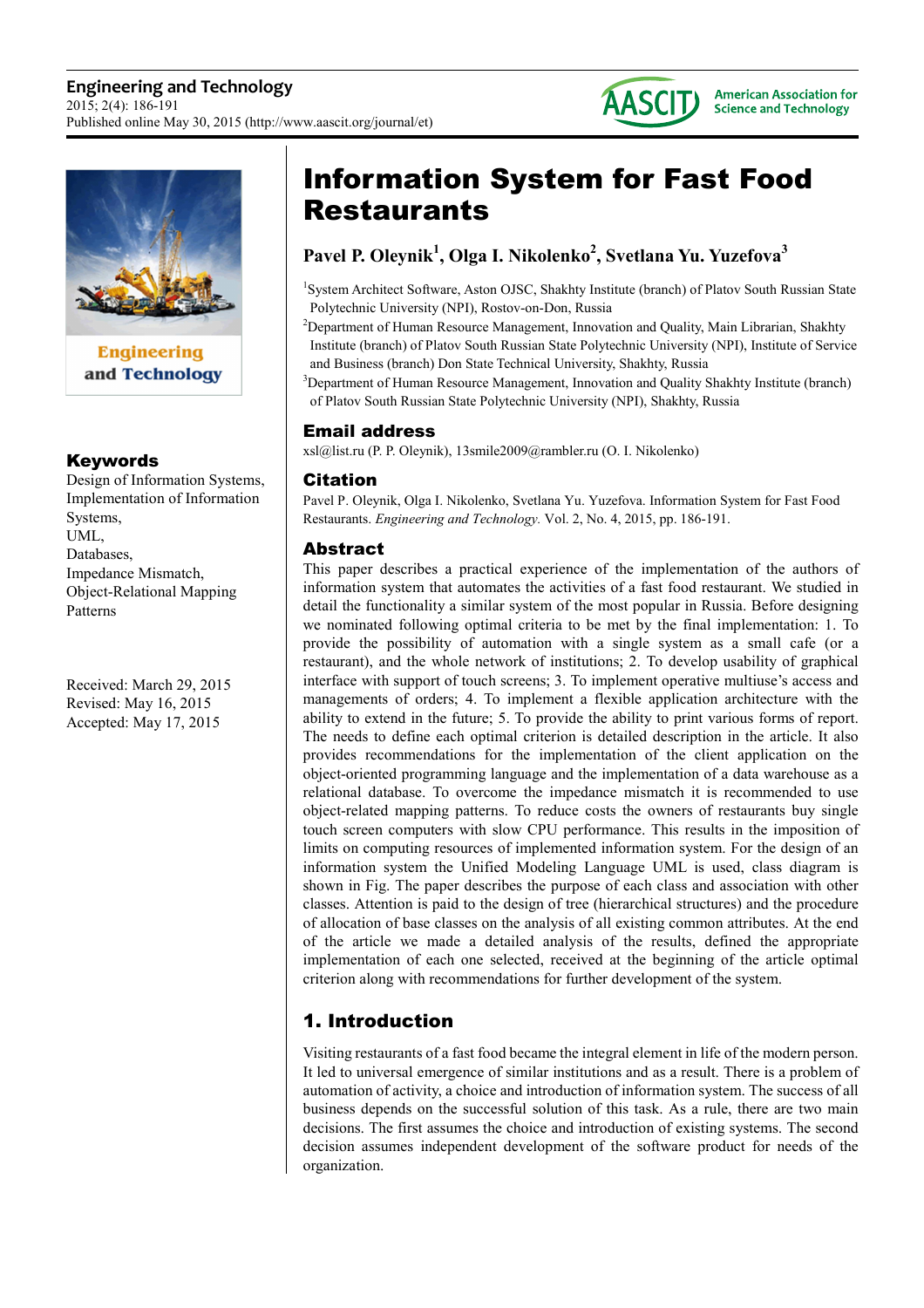For restaurants of fast food this article is devoted to experience of design and realization of information system. In work the UML chart contains all allocated classes, allowing to show the developed functionality submitted.

### 2. Review of Existing Publications

The fast food restaurant represents classical system of mass service therefore interest in its studying and formalization of subject domain arose for a long time. So in the work [1] published in 1991, the author proves need of creation of the program complex allowing to imitate behavior of visitors restaurants and creating various standard operations of business processes. The structure and structure of modules of information system is described, and also the stream of implementation of various tests is presented in the form of the chart. At the end article the author describes the arising problems of validation and verification of the created models.

In work [2] authors consider the information system realized in Toshiba corporation which distinguishes oral speech of the client and on the basis of the allocated roots forms requests for creation orders. Article written in 1992 and in detail opens process of allocation keywords, definitions of a root and reviews an example of recognition a voice and the subsequent steaming of words and sequences. Then on the basis of the available grammar there is a compliance with products in information system of restaurant and the order for preparation is formed.

Later work [3] written in 2008 represents own method of an assessment of satisfaction of clients with services of fast food restaurants which authors called TOPSIS. This approach is based on the multiple-factor analysis at which all allocated criteria were distributed on some groups. Authors offer own formal device and a set of formulas which allow to range each criterion within group on the basis of the calculated weight. Then weight are summarized and the integrated indicator turns out. The offered approach is approved at restaurants of the USA and China. Then the received values are considered in details in the form of schedules and tables. Authors presented the program realization in a program language allow to estimate and understand better algorithms in the application.

In 2009 in work [4] realization of the multilink information system allowing to automate completely fast food restaurant and all business processes from formation of the order by the client to obtain the order in kitchen is in detail described. At the beginning of article authors consider process of formation of orders from the point of view of various participants such as the client and the cook. As a result of the found differences the conclusion about need of realization of various links of system and various interfaces is drawn. It is possible to carry the presented drawing with configuration of graphic elements to number of advantages. However from drawing it became clear that the system can't be used on touch screens and assumes use of the manipulator of a mouse for management. At the end of article authors

considered an information transfer chain from the client taking into account orders and directly to the cook. And also paid attention to the return process which essence consists in issue of the prepared order.

In the same 2009 in work [5] authors considered process of development of the software product which uses pocket personal computers (PDA) for creation and service of orders at the fast food restaurants. The touch focused graphic interface is presented and the main objectives which are carried out about its help are described. Thus authors on the example of standard restaurant described number of performers of each task.

The problem of introduction of the modern touch focused appendices is considered and in the work [6] published in 2010 and devoted to process of automation the dining room. Authors began with the analysis of business processes and allocation of key procedures which finally were distributed on some group, which is carried out or by means of the touch focused appendix, or by means of the appendix using the mouse manipulator. From the hardware point of view it was offered to make special types of lunch slots which scheme is submitted in drawing and allows to understand an arrangement of the system unit, touch screen and a projector. Also the attention of the organization of the software is paid, to existence of the server of databases, and also the multimedia server processing advertizing content. At the end of article the table with results of an assessment by clients of the rendered services is submitted.

In the same 2010 in work [7] authors executed reengineering of process of preparation of complex lunches, and then on the basis of the constructed charts carried out process optimization. It allowed to construct the Essence-Communication model in concepts of relational model of data. Finally procedures of formation of the order in concepts of creation of separate elements were described. Thus main types of activity are presented on the corresponding charts were allocated.

One of the latest works published in 2014 and devoted to development of IS for restaurants is article [8]. Authors describe own product which allows to order goods independently by means of the applications started on touch devices. At the beginning it is necessary to enter additional information on itself which is used then when forming orders and reduces thereby a holding time. The advantage of work is the detailed description of architectural concepts, and also structure of the used software. In summary authors showed cases at which information on clients is used especially often. For example, in case of existence of an allergy at the visitor the system automatically excludes the corresponding dishes.

In 2014 work [9] which indirectly belongs to subject of this article was also published and is devoted to process of modeling of system of mass service for restaurants of a fast food. Thus the model of turn of standard real-life cafe was constructed. As mathematical apparatus the model of Markov processes was used.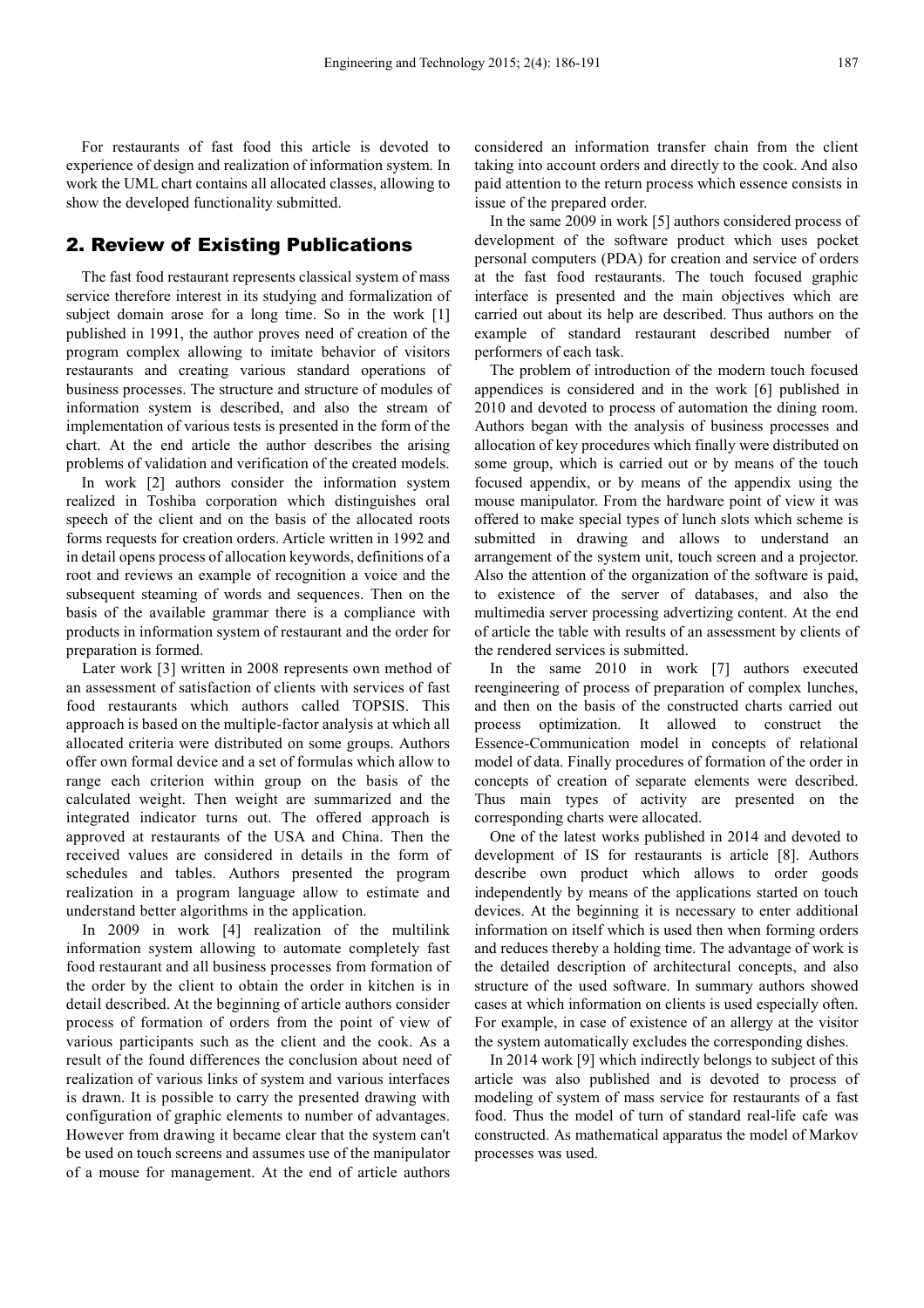#### 3. Criterion of an Optimality

The most popular information system automating activity of restaurants in Russia is the iiko [10] system. Existence of a set of introductions allows to claim that the described system is the standard, on its functionality and it is necessary to be leveled. Before own realization it is necessary to allocate the criterion of an optimality (OC) which contain functional features of future realization. The following requirements defining need were allocated:

- 1 To provide possibility of automation by means of uniform system as small cafe (or one restaurant), and the whole network of institutions;
- 2 To develop the developed graphic interface with support of touch screens;
- 3 To realize the operational multiuser to account orders;
- 4 To realize flexible architecture of the appendix with possibility of expansion in the future;
- 5 To provide possibility for the press of various forms of the reporting.

We will consider each criterion in more detail. Requirements of OC1 assume using of uniform IS irrespective of scales of the organization: from single restaurant to a large network. Often similar requirements are called scalability of system. Key advantage in the light of the considered task is decrease in costs of training of the staff (waiters, cashiers, managers, managing directors) and finally increases profit on activity.

Information system of restaurant of a fast food represents the system of mass service intended for processing of demands from clients. As a rule, in crowded places in rush hour the line of clients is formed and therefore it is necessary to take a number of measures for its reduction. Classical information systems, assume existence on workplaces of users personal computers with the keyboard and a mouse. At restaurants of a fast food most often monoblocks PC (often called all-in-one PC) with touch screens are used. Windows-based all-in-one PCs once earned little respect. While most of today's AIOs still lack the graphics horsepower for hard-core gaming (we'll show you one exception), the best models are far removed from the 98-pound weaklings of yore. Many AIOs use laptop parts, which minimize heat, power consumption, and the need for noisy cooling fans. If you crave more performance, pick a model that uses desktop components (the ones we've tested are still relatively quiet). Either way, everything—the CPU, memory, storage, and optical drive—is housed in the same unit as the display, so the computer's footprint equals that of a monitor. And since most all-in-ones ship with a Wi-Fi adapter as well as a wireless mouse and keyboard, the only cable they require is a power cord.

All-in-one specifications are a blend of what you'll find in conventional desktop systems and laptop PCs. The thinnest and most compact systems are almost completely built around the same power-efficient technology as laptops. Unlike with traditional desktop PCs, with an all-in-one computer, what you see is what you get—for the life of the PC. With few

exceptions, you'll never be able to upgrade without chucking the entire machine, so choose accordingly. In addition to multitouch capabilities (to support Windows 8), you should consider three other key factors: display technology, display resolution, and display size. LCD panels that employ IPS (in-plane switching) or PLS (plane-line switching) technology are vastly superior to those based on TN (twisted nematic) technology. IPS and PLS displays are more expensive, and you might find them only in larger all-in-ones, but they are worth every cent.

For this reason the developed graphic interface with support of touch screens is described in requirements of OC2 necessary for the program. Thus the display resolution, as a rule, makes 1024 on 768 pixels and it is necessary to place optimum output information and elements of the graphic interface. For the purpose of reduction the cost of the equipment of the worker at a place, owners buy rather weak monoblocks with Intel Atom processors with a clock frequency of 1,66 GHz. These hardware impose restrictions on realization and a choice of a target programming language.

Business process of restaurant corresponds to system of mass service and in the simplified look assumes existence of one computer with the installed program access to which a great number of users of various categories have: waiters, managers, commodity researcher. Access is provided on the unique code stated in the proxy map. I.e. each user approaching the computer brings the proxy card to the reading-out element and having authorized in system carries out the demanded actions. Then it quits the system and the following user approaches. Service speed in many respects depends on the speed of login. I.e. it is required to realize the operational multiuser account orders that is written down above as OC3. Thus various groups of users need to provide various interface, optimum for performance of functions. For example, the waiter needs to bring and edit orders. The manager needs to look through and have opportunity to delete orders only. Thus it is necessary to provide possibility of performance of various operations under a certain role of the user. For example, the waiter for granting a discount has to invite the manager and only the last one can choose a discount and confirm it. The standard interface of the user allow to bring new commodity positions, to organize them in hierarchy that it is simplest to realize by means of such elements of management as the dropping-out lists necessary for the commodity researcher.

OC4 demands to realize flexible architecture of the appendix with possibility of expansion in the future. Progress doesn't stand still, constantly there are new devices and technologies. Therefore the development of flexible architecture will allow to keep investments in the future when serious completions of system are required. Now for the development of new software products object-oriented programming languages which main properties such as encapsulation, polymorphism, inheritance are used most often. For saving information in long-term memory the DB operated by DBMS is used. Now relational DBMS are the most popular. Because of distinctions of existence of essential distinctions in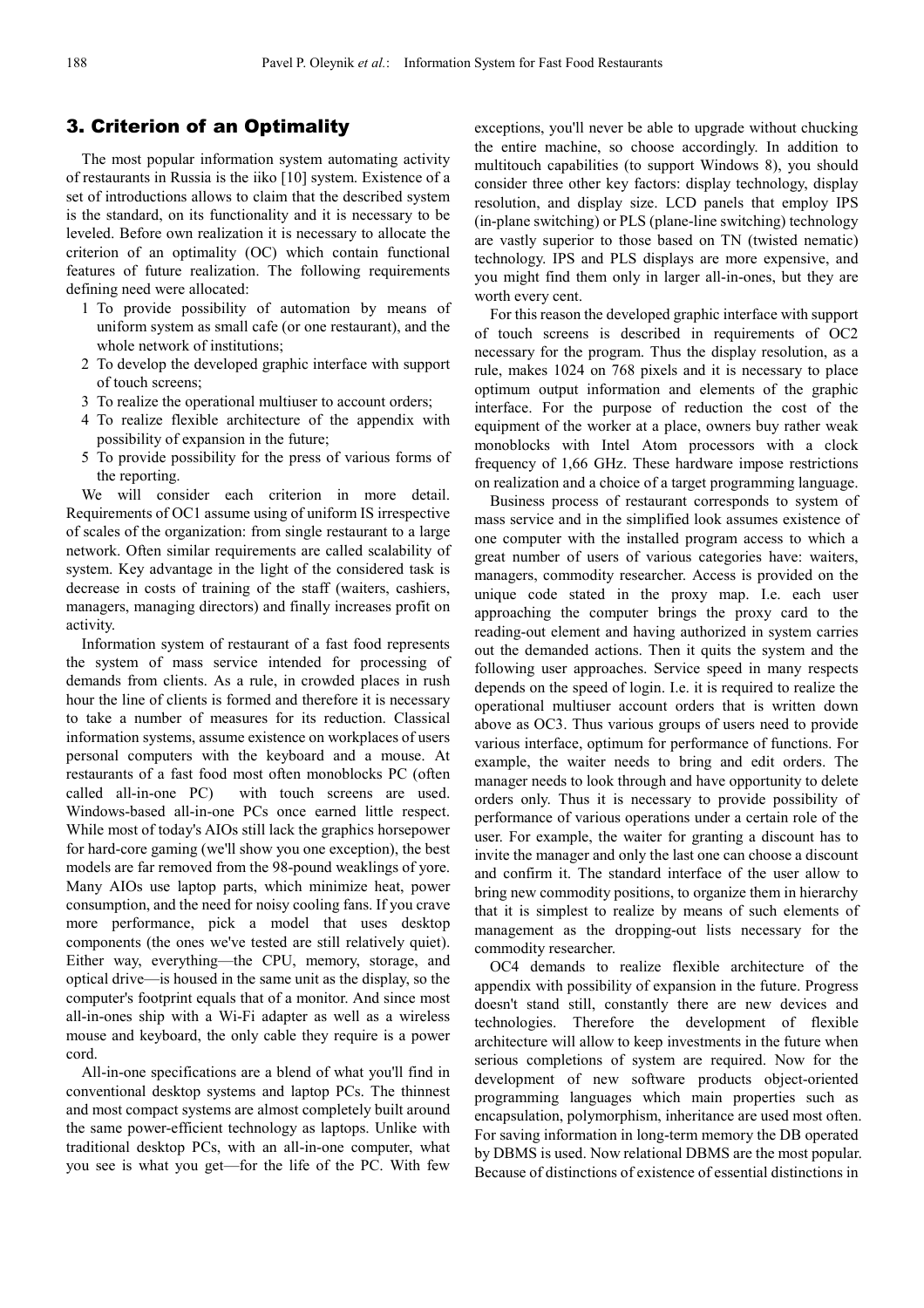the organization and data processing in object-oriented programming languages and in relational control systems of data there is an object and relational discrepancy for which overcoming of consequences use methods (templates, patterns) object and relational display. Popular approaches of the solution of the described problem are in detail presented in works [11-12]. Thus, for compliance of OC4 to one of decisions development of the client application in the OO-programming language is and as storage of information to choose relational DBMS is used. The primary goal of object-oriented development is the assurance that the system will enjoy a longer life while having far smaller maintenance costs. Because most of the processes within the system are encapsulated, the behaviors may be reused and incorporated into new behaviors. Object-oriented system tend to model the

real world in a more complete fashion than do traditional methods. Objects are organized into classes of objects, and objects are associated with behaviors. The model is based on objects, rather than on data and processing.

Printing forms of the reporting is one of the integral elements of modern information system. Feature in our case that only the printer of checks (connected on USB or RS-232), using a paper 8 cm wide roll for printing is connected to a workplace of the user of IS. Therefore all created reports have to use this type of paper instead of the standard A4 format. The situation is complicated by the fact that besides the direct check (the account by request) it is necessary to print the report on cash change containing both detailed and summary information on all orders. The fact described above allowed to create requirements of OC5.



*Fig 1. The UML chart of classes of information system for restaurants of a fast food.* 

### 4. Implementation of Information System for Restaurants of a Fast Food

We will pass to consideration of realization of the described system. Design of the modern information systems developed in the OO-programming language is carried out with the help of creation of the chart of classes of the unified language of modeling of UML. The main goal is to become a common language for creating models of object oriented computer software. Benefits of UML can depend on many factors. In some situations it is likely to be more beneficial. I try to mention some of them. Likely to be more beneficial:

 Larger and completer is your subject, more benefit you can expect. Especially when they are relationship between different aspects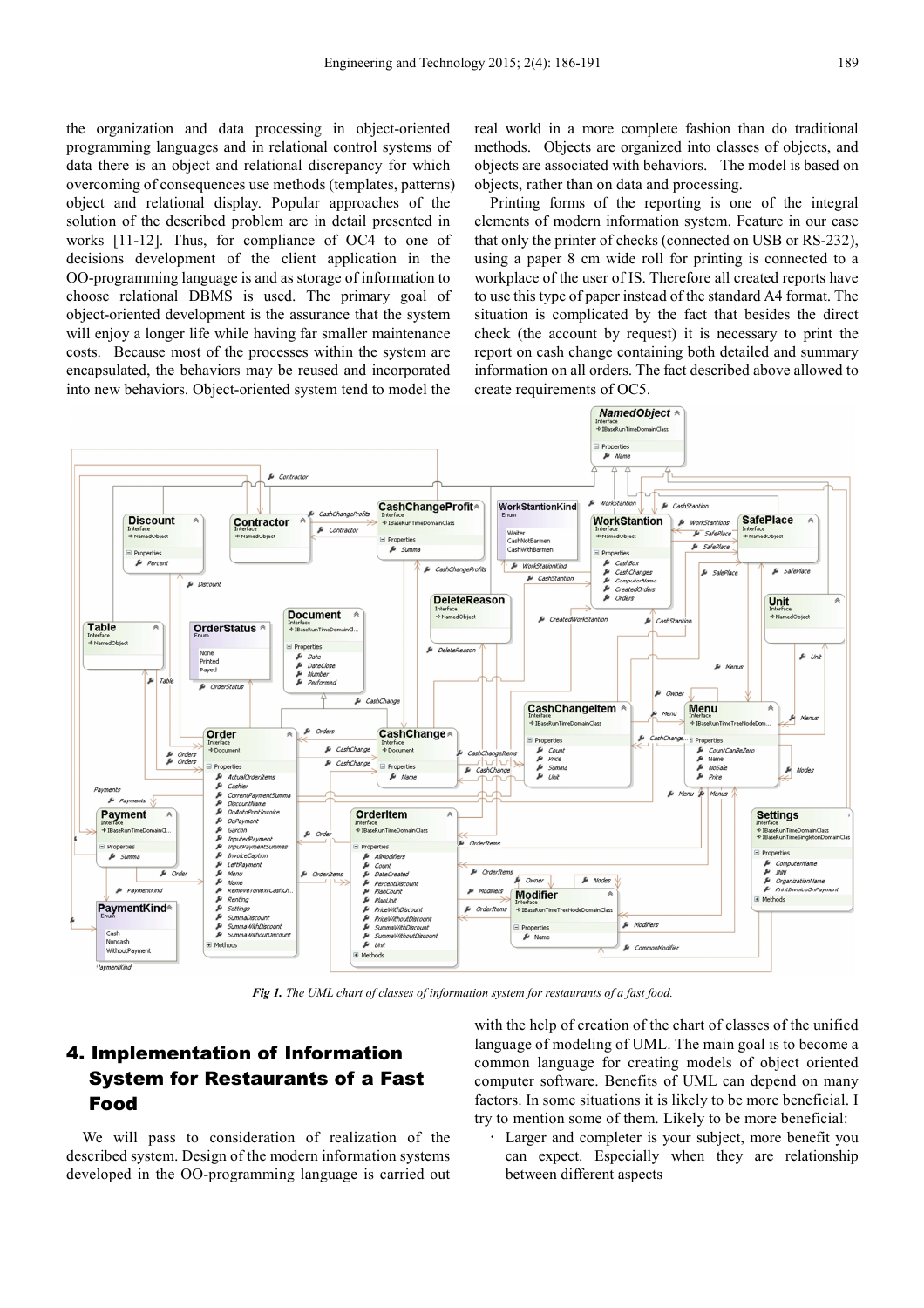- If this SW maintenance means some extra development/extension, it could be very useful to use UML to clarify it. You can show existing system and the way it should be extended. You can of course always show the nerd.
- If your system is already modeled in UML, you can use it to locate the problem and plan further enhancements
- If both modeler and model reader know OO and have some experience in UML, they will almost always make it beneficial.
- If you want to generate some code further more
- If you need to support a system with no documentation, it could be usefull to document it first (use reverse engineering to import the code and organize it in UML)
- If you plan to maintain this system for a long time and with lots of people

In figure 1 this chart is submitted. Key feature of the OO-paradigm is possibility of the organization of hierarchy of classes by means of inheritance. The considered subject domain contains a set of reference books, such as Tables, Discounts, Contractors, Workstations, Places of storage of products, Units of measure. All these contain only one Name attribute therefore it makes sense to allocate the basic abstract class NamedObject and to inherit all reference books from it (see fig. 1).

The reference book of goods is hierarchical structure, breaking goods on categories and subcategories. In the program it is realized in the form of a tree and presented by the class Menu, containing the Owner attribute for saving the link to the parental knot and the calculated Nodes attribute containing knots, affiliated from this knot.

At creation of the lines of the order containing a product the client can refuse any ingredient. For the accounting of this refusal in the program the hierarchical reference book Modifier is created.

Two types of documents are provided in system by a root abstract class for which the class Document acts. The first represents the order and it is described by the class Order. For the description of the ordered dishes the set of lines which copy is described by the class OrderItem is used. The second document is CashChange, i.e. cash change.

We will consider compliance to the developed hierarchy to the criteria of an optimality allocated earlier. OC1 demands to provide possibility of automation by means of uniform system as small cafe (or one restaurant), and the whole network of institutions. Apparently from fig. 1 there is no binding to the certain organization, i.e. it was succeeded to unify system, as it was required to make.

The requirement to develop graphic interface with support of touch screens is provided in OC2. This requirement since it is the basic for end users is at the moment realized.

By means of separate structure of groups of users of and users the operational multiuser account is realized by orders. We will note that the developed hierarchy orthogonally to this requirement to realize OC3 won't make special work.

In the appendix the classical two-level architecture "client server" where as DBMS Microsoft SQL Server 2012 is used it is realized, and the client application is written on the .Net Framework platform. The first real database management program was IBM's Information Management Systems in 1968. Databases store large amounts of data. Companies use databases to store inventory, customer information, employee information, item and pricing information. Internet search engines use databases to find web pages. People use databases to store personal contact information, home inventory and even financial records. Database programs must quickly find and return this information. SQL (Structured Query Language) started in 1973 to facilitate access to databases. Based on the Sybase Program, Microsoft SQL Server 1.0 was released in May 1989. SQL Server 1.1, released in May 1990, was the first version to support Windows 3.0. The software offers several advantages to adopters.

Therefore, the system satisfies OC4 since it succeeded to realize flexible architecture of the appendix with possibility of expansion in the future.

Printing forms represent in essence selection of data during performance the multitables queries for RDBMS. After application of methods of object and relational display the set of relational tables which physically represent the classes presented in fig. 1 was received. Requirements of OC5 are as a result realized.

#### 5. Conclusion

Further development of system is writing of various validation rules allowing to check reliability of information already at a data input stage. Since for realization of the described information system our own environment of development presented in work [12] is used, similar restrictions are presented in the form of a set of logical expressions which detailed description can become the material for the following article.

#### References

- [1] Kharwat A.K., Wichita K.S. Computer simulation: an important tool in the fast-food industry. 1991 Winter Simulation Conference, 08 Dec 1991-11 Dec 1991, Phoenix, AZ, 811-815pp., DOI: 10.1109/WSC.1991.185689
- [2] Tsuboi H., Takebayashi Y. A real-time task-oriented speech understanding system using keyword-spotting. ICASSP-92, 1992 IEEE International Conference on Acoustics, Speech, and Signal, 23-26 Mar 1992, San Francisco, CA, vol.1, 197 - 200 pp., DOI: 10.1109/ICASSP.1992.225938
- [3] Dan Xue, Qilan Zhao, Xinyi Guo. TOPSIS method for evaluation customer service satisfaction to fast food industry. IEEE/SOLI 2008, IEEE International Conference on Service Operations and Logistics, and Informatics, 12-15 Oct. 2008, Beijing, 920-925pp., DOI: 10.1109/SOLI.2008.4686530
- [4] Shimmura T., Takenaka T., Akamatsu M. Real-Time Process Management System in a Restaurant by Sharing Food Order Information. SOCPAR '09, 2009 International Conference of Soft Computing and Pattern Recognition, 4-7 Dec. 2009, Malacca, 703-706pp., DOI: 10.1109/SoCPaR.2009.141